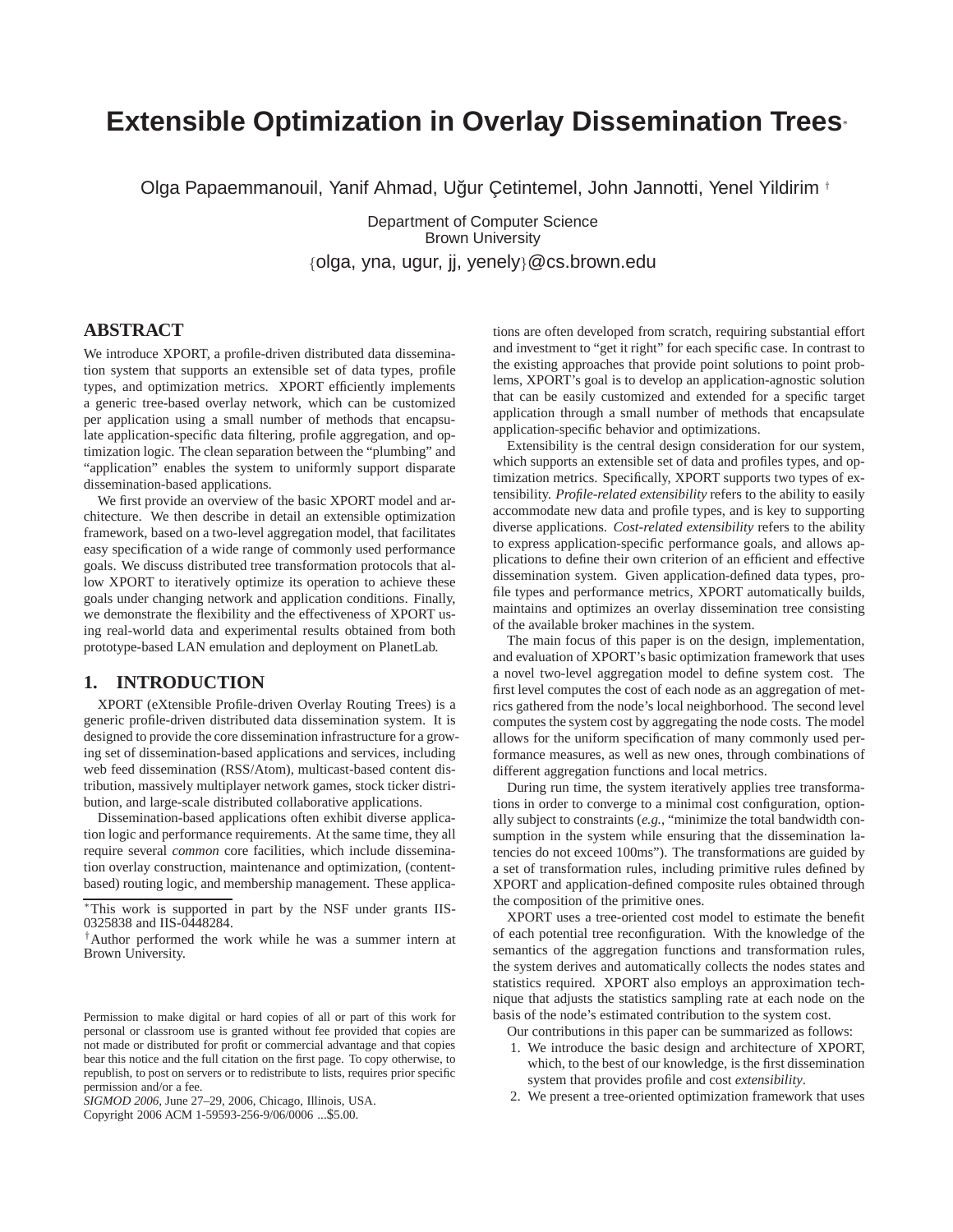a novel metric-independent multi-level aggregation model to express system cost metrics. The framework includes a grammar that facilitates the specification of a large set of performance measures and constraints, including ones that involve multiple metrics, as well as an extensible set of transformation rules.

- 3. We describe distributed iterative optimization protocols that efficiently implement the optimization framework using costfunction specific optimization techniques.
- 4. We present experimental evidence, based on real-world data (RSS feeds) and prototype-based results from both LAN emulation and deployment on PlanetLab, that demonstrate the flexibility, practicality, and effectiveness of XPORT's optimization approach.

We begin by introducing the system's API in Section 2. We introduce the optimization framework and provide a detailed discussion of its non-operational aspects in Section 3. We describe the basic XPORT architecture and its run-time behavior in Section 4. We present our experiments and results in Section 5, describe related work in Section 6, and conclude the paper with final remarks and plans for future work in Section 7.

# **2. XPORT API**

In the first part of this section we motivate our API, by discussing the common characteristics of dissemination systems. We then describe the methods an application needs to define to express its native data types, profile types and performance goals.

#### **2.1 Dissemination-based systems**

To introduce XPORT, it is helpful to review profile-driven data dissemination systems in simple terms. The goal here is to highlight the common functionality in these systems and accordingly motivate the general methods used by XPORT.

Profile-driven dissemination systems typically adopt a declarative, publish-subscribe API that decouples data producers (*sources*) and consumers (*clients*), and isolates both parties from the details of the underlying implementation. The key abstraction is that producers generate data by *publishing* and consumers *subscribe* to data through their profiles. The underlying dissemination system is responsible for delivering to clients data matching their profiles.

The dissemination infrastructure consists of a set of nodes (often called *brokers*) organized into an overlay network. Here on, we will use the terms brokers and nodes interchangeably. This network usually consists of one or more dissemination trees [3, 8, 15]. Clients subscribe by forwarding their profiles to a broker. These profiles are propagated upstream to the root of the tree, creating a reverse routing path. Optionally, profiles are *merged* when possible to reduce routing state requirements and filtering costs.

Using the routing tree created, a broker can now forward incoming data to the subset of its children that is interested in receiving the data, instead of forwarding each data message to all its children, thereby eliminating the "flooding" problem. This routing scheme works by *matching* each data message with the routing table entries that represent the aggregated profile for each subtree.

Depending on the application's data types and the complexity of its profiles, dissemination systems may use their own algorithms and *indexing structures* for efficiently storing profiles on every broker and matching incoming data against them. ONYX [8] uses YFilter [7] for matching XPath profiles, whereas SIENA [3] uses a custom index [4] for storing and matching relational profiles.

Different dissemination-based systems and applications can have widely varying efficiency targets and constraints. Various latencyrelated metrics (*e.g.*, matching times, forwarding costs), bandwidthefficiency metrics (*e.g.*, per-node bandwidth consumption), fairness metrics (*e.g.*, uniform bandwidth utilization across nodes), reliability metrics (*e.g.*, message loss rates), data quality metrics (*e.g.*, fidelity), as well as composite metrics (*e.g.*, product of bandwidth and latency) have been used and studied. Moreover, many systems have commonly limited certain metrics to maintain quality of service (*e.g.*, a maximum end-to-end latency constraint) or control resource usage (*e.g.*, a maximum bandwidth consumption constraint).

## **2.2 Application-defined methods**

Based on the main functionality of data dissemination systems, we identified two types of methods an application needs to define in XPORT, *profile-related* and *cost-related* methods. For simplicity of exposition, we abstractly describe these methods without providing their full signatures or semantics.

#### *2.2.1 Profile-related methods*

These methods describe how the matching of data and profiles will be performed. Optionally, the application can specify how profiles should be stored, indexed and maintained at each node.

- **match** $(m, p)$ : Given a data message m and a profile p, it returns true if  $m$  matches  $p$ , or false otherwise.
- **merge** $(p, q)$ : Given two profiles p and q, it returns a more general profile covering  $p$  and  $q$ . This function can merge profiles received from clients or children, reducing the routing state maintained in a node and the matching costs.
- **Index-related methods**: XPORT allows applications to integrate an index structure by specifying the following methods:
	- **init()**: declares and initializes the index structure
	- $-$  **add**(*p*): adds a profile *p* to the index
	- **remove** $(p)$ : removes a profile p from the index
	- $-$  **match** $(m, ind)$ : Given a data message m and a profile index ind, it returns the set of profiles matching m.

By default, XPORT stores every new profile as a separate routing entry, and uses a disjunction operator for profile merging.

## *2.2.2 Cost-related methods*

XPORT allows applications to specify their own performance criteria for the dissemination network created. Our system uses a *two-level aggregation model* to specify the system cost. The first level computes the cost of each node as an aggregation of an application-defined metric collected from the node's local neighborhood. The second level computes the cost of the system by aggregating the node costs. Both aggregations are defined by the general signature:

#### *aggregate (function, value, set).*

Similarly, applications can also specify constraints for each node. Figure 1 shows the grammar for defining the performance criteria.

XPORT nodes maintain some built-in performance metrics like path latency, incoming data rate, etc. Moreover, they maintain some profile-related state, *e.g.*, the client profiles, its children's aggregated profiles. These are denoted in the grammar by the terms METRICS and STATE, respectively. We now describe our grammar and the two-level aggregation model in a top-down manner, starting from its second level.

**System cost**. An application defines the system performance metric, which we refer to as the *system cost*. This is an aggregation of the node cost values over all nodes (or clients):

*aggregate (system cost function, node cost, system cost set).*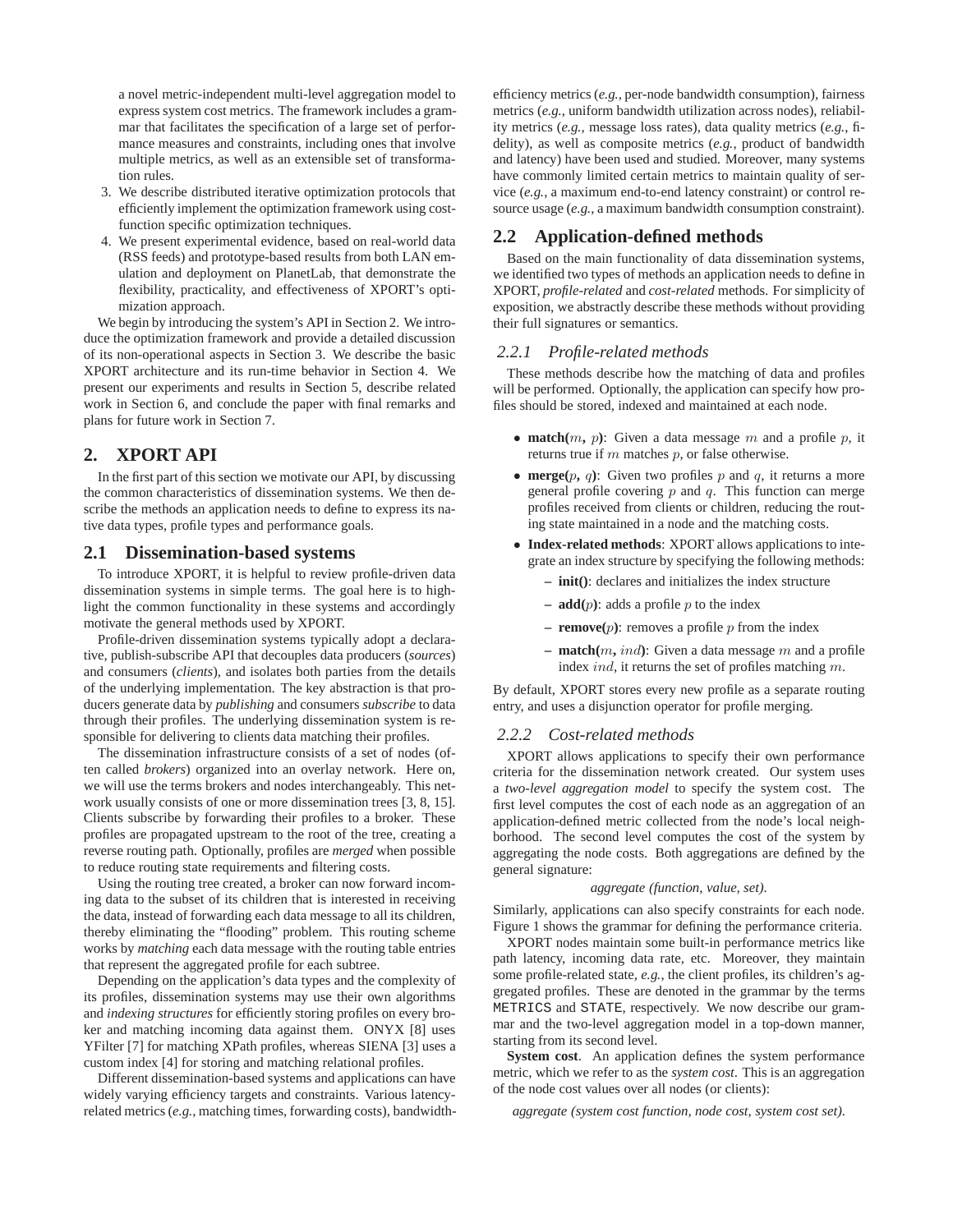| <system cost="" set="">: brokers   clients   brokers-clients<br/><system cost="" function="">:MIN   MAX   SUM   AVERAGE  <br/>PRODUCT   VARIANCE   STD<br/><system cost="">: aggregate(<system cost="" function="">, <node cost="">,<br/><system cost="" set="">)</system></node></system></system></system></system> |
|-----------------------------------------------------------------------------------------------------------------------------------------------------------------------------------------------------------------------------------------------------------------------------------------------------------------------|
| <node cost="" set="">: path   children</node>                                                                                                                                                                                                                                                                         |
| <node cost="" function="">: MIN   MAX   SUM   AVERAGE</node>                                                                                                                                                                                                                                                          |
| <node cost="">: aggregate(<node cost="" function="">, <local value="">,</local></node></node>                                                                                                                                                                                                                         |
| <node cost="" set="">)  </node>                                                                                                                                                                                                                                                                                       |
| <local value=""> </local>                                                                                                                                                                                                                                                                                             |
| $g({\{\langle NODE\,COST\rangle\}})$                                                                                                                                                                                                                                                                                  |
| <local value="">:f(<state> <metrics>, link   node, <node cost="" set="">)  </node></metrics></state></local>                                                                                                                                                                                                          |
| f( link   node, <node cost="" set="">)</node>                                                                                                                                                                                                                                                                         |
| <constr metric="">: <system cost="">  <node cost=""></node></system></constr>                                                                                                                                                                                                                                         |
| <constraint>: <constr metric=""> <op> threshold</op></constr></constraint>                                                                                                                                                                                                                                            |
| $\langle$ OP>: $\langle$   >   $\langle$ =   >=   !=                                                                                                                                                                                                                                                                  |
| <metrics>: path latency   incoming data rate   </metrics>                                                                                                                                                                                                                                                             |
| <state>: profile set   merged profile   </state>                                                                                                                                                                                                                                                                      |

**Figure 1: Cost metric grammar.**

In order to generalize the aggregation technique and make the presentation more succinct, we categorize the aggregation functions into three classes: (i) *additive functions* (SUM, AVERAGE), (ii) *bottleneck functions* (MIN, MAX) and (iii) *holistic functions* (VARIANCE, STANDARD DEVIATION, PRODUCT). This categorization is based on the state required by the nodes for optimization purposes. In particular, for the holistic functions, nodes can identify beneficial optimizations by estimating changes on the cost of the nodes affected by the optimization, while for the additive and bottleneck functions, nodes need to estimate changes on some aggregated state for these nodes. Moreover, the state required for the additive functions can be restricted even further (see Section 3.2). Our definition permits applications to define a variety of system cost measures, like minimum bandwidth capacity, total bandwidth consumption, average path latency, etc.

**Node cost**. The node cost can be defined as (i) an applicationdefined local metric, (iii) a combination of metrics defined as the node cost, or (ii) an aggregation of the local metrics of some neighboring nodes. In the last case the aggregation function is:

#### *aggregate (node cost function, local value, node cost set).*

The *node cost function* can be either an additive function or a bottleneck function. *Node cost set* defines which neighbors' local metrics we will aggregate. It could be either the nodes on the path to the root (referred as *aggregation over path*), or the immediate children in the tree (referred as *aggregation over children*). The above method allows applications to define a large set of metrics, used frequently for the evaluation of dissemination-based systems. An example metric defined as aggregation over the path is the path latency; this is the sum of the latency of every link on the path to the root. Outgoing bandwidth consumption per node can be defined as an aggregation over children; it is the sum of the incoming data to each child. XPORT can also create a multi-metric overlay network by allowing applications to specify the node cost as a combination of multiple optimization metrics, *e.g.*, the product of latency and bandwidth.

**Local value**. The application also defines the node's local metric, which we call the *local value*. Applications can either use a built-in metric or provide a method for computing this metric. This method can also have as input some of the predefined state variables or metrics, *e.g.*, the expected incoming data rate, can be a function of the selectivities of the node's profiles.

The local value can be a metric referring either to the node itself (*e.g.*, CPU usage) or to its links with its neighbors (*e.g.*, latency to the parent). This option is specified by the parameter *node* or *link* in the metric implementation method. The exact link on which the

| <b>Aggregation</b> | <b>System Cost</b> | <b>Node Cost</b>  | <b>Example</b>                   |
|--------------------|--------------------|-------------------|----------------------------------|
| <b>Type</b>        | <b>Function</b>    | <b>Function</b>   | <b>Metrics</b>                   |
| Type I             | Additive           | Additive          | average path latency             |
| Type II            |                    | <b>Bottleneck</b> | total path bandwidth bottleneck  |
| Type III           | <b>Bottleneck</b>  | Additive          | maximum path latency             |
| Type IV            |                    | <b>Bottleneck</b> | min path bandwidth bottleneck    |
| Type V             | Holistic           | Additive          | variance of path latency         |
| Type VI            |                    | <b>Bottleneck</b> | variance of bandwidth bottleneck |

**Table 1: Two-level aggregation examples.**

local value will be calculated is determined by the NODE COST SET term of the grammar. If this term is set to *path*, *i.e.*, we have an aggregation over path, then the local value is measured on the link to the node's parent. If the node cost is an aggregation over children, then the term is set to *children*, and the local value is measured on the links to the children. Finally, our definition allows the local value to be defined as a combination of multiple metrics.

**Constraints**. Constraints are specified as:

#### *constraint (metric, operator, threshold)*

Constraints are basically defined in the same way as the system cost, *i.e.*, following the two-level aggregation model, with an additional threshold for the constrained metric. For example, an application might want to impose an upper bound on the path latency of every node, which is one-level aggregation over path. Similarly, a dissemination system might try to guarantee a lower bound of the maximum path latency. This is a two-level aggregation of the path latency over all the nodes system. XPORT customizes its functionality and optimization framework to respect these constraints.

Table 1 shows the different aggregation function combinations along with some example metrics.

## **2.3 Cost metric examples**

In this section, we provide some example metrics. We start with the *average path latency*. Here, every node measures the link latency to its parent and adds this to the path latency of its parent:

| system cost = aggregate (AVERAGE, path latency, BROKERS) |
|----------------------------------------------------------|
| path latency = aggregate (SUM, link latency, PATH)       |

If the system cost is the *bandwidth bottleneck*, every broker measures the bandwidth of its path to the root (*i.e.*, the link with the minimum bandwidth capacity) and the cost is defined as:

system cost = aggregate (MIN, bandwidth, BROKERS) bandwidth = aggregate (MIN, link bandwidth, PATH)

An example of a metric with no aggregation for the node cost is the *total redundant incoming data*. In this case, the application aims to minimize the undesired data each broker receives and forwards. This is the data the broker is not interested in receiving itself, but has to do so in order to forward it to its descendants who are interested.

system cost = aggregate (SUM, superfluous data, BROKERS) superfluous data = (extraIncoming(), PARENT)

The function *extraIncoming()* estimates the difference between the incoming data rate and the matching rate of the client profiles.

Our last example uses a combination of metrics for the node cost. We define the node cost as the bandwidth-delay product of its path. This metric provides an estimation of the amount of data currently in transit on the path. The performance goal is to minimize the average product over all nodes.

system cost = aggregate (AVERAGE, node cost, BROKERS) node  $cost = (path latency \times bandwidth)$ path latency = aggregate (SUM, link latency, PATH) bandwidth = aggregate (MIN, link bandwidth, PATH)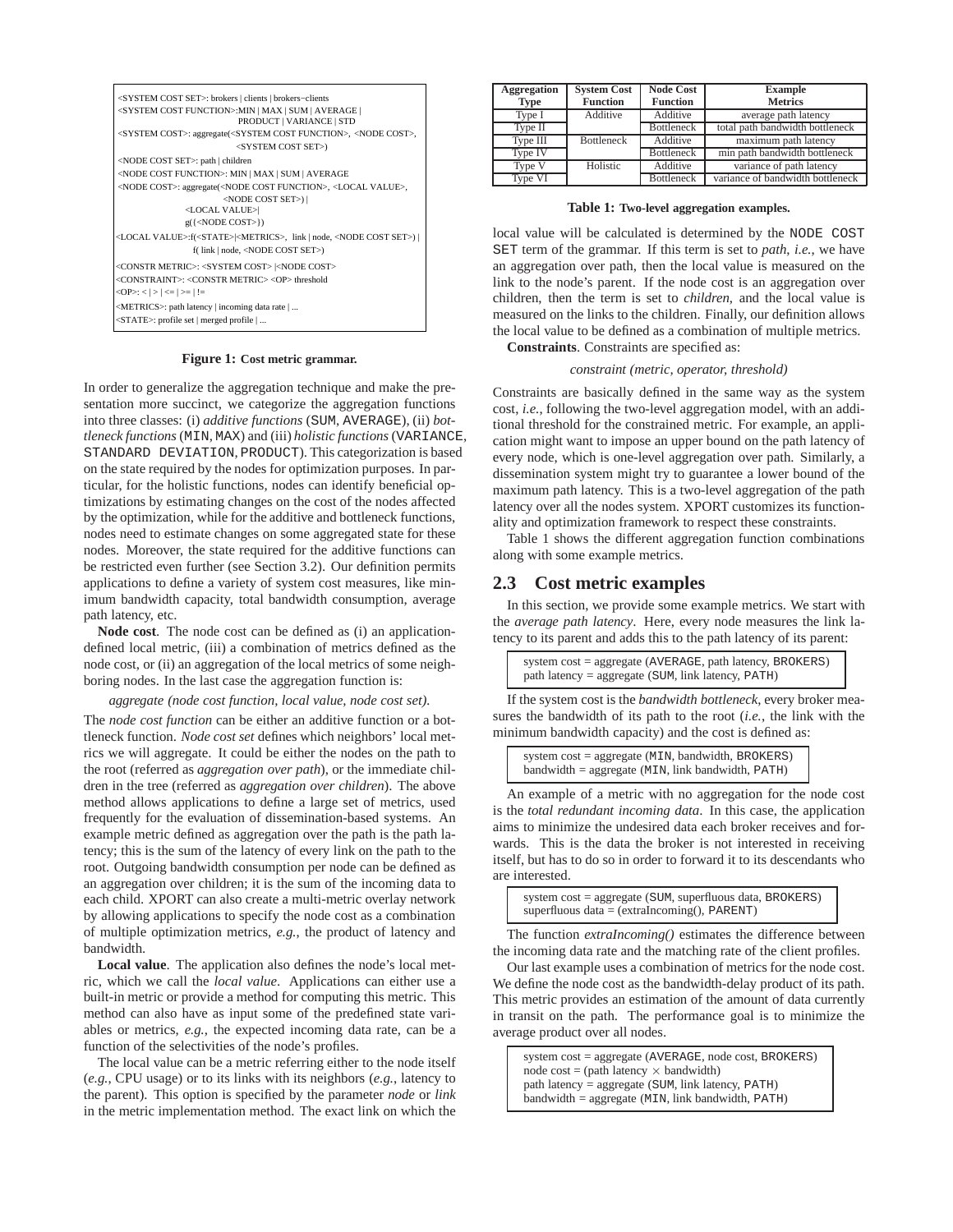

**Figure 2:** Optimization unit of  $n_i$ . Nodes inside the dashed box belong **to the unit.**

# **3. OPTIMIZATION FRAMEWORK**

XPORT strives to create overlay trees that minimize applicationspecified cost functions. Periodically, XPORT modifies the tree structure using local transformations to adapt to time-varying network or workload conditions. We informally define a *local transformation* as one that requires interactions among only the "nearby" brokers on the overlay tree. In our current implementation, these brokers are at most three levels from each other. These include a broker  $n_i$ , its parent  $n_p$ , its children and grandchildren, as shown in Figure 2. We refer to these nodes collectively as the *optimization unit* of  $n_i$ .

A local transformation is *transparent* outside its optimization unit; *i.e.*, the transformation does not affect the optimization unit's interface with the rest of the network. This implies that the path from  $n_p$  to the root and the subtrees below the last level of the unit will not be affected in terms of their topology and (merged) profiles. Thus, both the parent of  $n_p$  and the brokers at the last level will continue forwarding the same data to the same nodes, as they did before the transformation. The only nodes that might experience a change in their connections and profiles are those within the optimization unit. However, any node's cost might be affected by a transformation. Keeping the topological and profile-related effects of our transformations local reduces the cost of network reconfiguration, as fewer nodes are affected by each transformation.

#### **3.1 Local transformations**

A brute-force approach for identifying the best transformation of an optimization unit would be to consider all possible reconfigurations of the unit's structure. There are two main drawbacks of this approach. The first is the exponential number of configurations that need to be considered. The second is the increased communication overhead—exchanging information to quantify the benefit of each transformation may be prohibitively expensive. Instead of performing an exhaustive search of all configurations, XPORT limits its search to a smaller set of "promising" transformations. This set contains a number of built-in *primitive transformations* as well as other composite transformations defined by the application. Our experimental results show that a small number of well-chosen transformations can be very effective while incurring low overhead.

XPORT's primitive transformations are *child demotion* and *child promotion* (Figure 3(a) and (b)). We explain these transformations with respect to the optimization unit in Figure 2.

**Child demotion.** This transformation picks a node  $n_k$  from the second level of the unit, and moves it along with its subtree under one of its siblings  $n_j$ . This increases the number of subtrees of  $n_j$ , leaving  $n_i$  with one less subtree.

**Child promotion.** This transformation moves a node  $n_{j_1}$  along

| <b>Definition</b>                           |
|---------------------------------------------|
| $demote(n_k, n_i)$                          |
| $promote(n_{i_1})$                          |
| $promote(n_{i_{s}})$                        |
| $promote(n_i) \rightarrow$                  |
| $demote(n_i, n_i) \rightarrow$              |
| $promote(n_{i_s})^* \rightarrow$            |
| $demote(n_{i_{\epsilon}}, n_i)^*$           |
| $promote(n_{is})^* \rightarrow$             |
| $demote(n_{is}, n_k)^*$                     |
| $\overline{promote}(n_{i_s})^* \rightarrow$ |
| $demote(n_{j_s}, n_k)^* \rightarrow$        |
| $promote(n_{k_s})^* \rightarrow$            |
| $demote(n_{k_s}, n_j)^*$                    |
|                                             |

**Table 2: Primitive transformation rules and how they are composed to create complex rules ('**→**' indicates the ordering between operations; '\*' indicates that the operation will be performed repeatedly for all nodes whose parent is specified as the first parameter. The naming of nodes refers to their position in the original unit).**

with its subtree  $sub_{j_1}$  under its grandparent  $n_i$ . This increases the number of subtrees of  $n_i$ , leaving  $n_j$  with one less subtree.

The transformation set of XPORT is extensible. Applications can define their own *composite* transformations by using the primitive ones. Allowing composite transformations is important as they improve convergence times and also could prevent XPORT from settling in local minimums. In our implementation, we defined the following composite transformations.

**Subtree promotion.** In this operation the subtree  $sub<sub>i</sub>$  of a node  $n_i$  is moved under its parent  $n_i$ . This will increase the children of  $n_i$ , leaving  $n_i$  with an empty subtree (shown in Figure 3(c)). This transformation can be derived by applying the promote child operation to every child  $n_{j_s}$  of  $n_j$ .

**Parent-child swap.** In this transformation, the owner of the optimization unit  $n_i$  and its child  $n_j$  swap positions, without moving the subtree of  $n_i$  (Figure 3(d)). This will force every subtree previously under  $n_i$  or  $n_j$  to have a different parent. Parent-child swap is derived by combining child promotion and demotion.

**Subtree migration.** In this case the subtree of a node  $n_i$  migrates under its sibling node  $n_k$  (Figure 3(e)). Node  $n_i$  remains with no children, while the subtree of  $n<sub>j</sub>$  increases by the subtree of  $n_k$ . Subtree migration can be derived from the two primitive transformations, by first promoting all the children of  $n_j$  under  $n_i$ and then demoting the same nodes under  $n_k$ .

**Sibling swap.** Here, two siblings  $n_k$  and  $n_j$  swap positions. This will change the root node of their subtrees, as shown in Figure 3(f). Sibling swap can be expressed as promoting the children of  $n_j$  under  $n_i$ , and then demoting them under  $n_k$  and performing the same for the children of  $n_k$ .

Table 2 shows how these transformations are created from the primitive ones. Similar tree transformations were also used by previous work [2, 20].

We note that optimization units can be defined differently; in particular, they can be extended to more than three levels. Extending the optimization scope in this manner increases the flexibility of the system, as it facilitates a larger number of more powerful transformations. On the downside, such an extension also increases the maintenance traffic and the size of the state nodes need to collect and maintain. Investigating the cost vs. effectiveness tradeoffs for varying optimization scope sizes is an interesting issue that is outside the scope of this paper.

## **3.2 System Cost Improvement**

The goal of the local transformations is to improve the overall system cost. XPORT calculates the cost benefit of every candidate transformation and applies the best one. Since the system cost is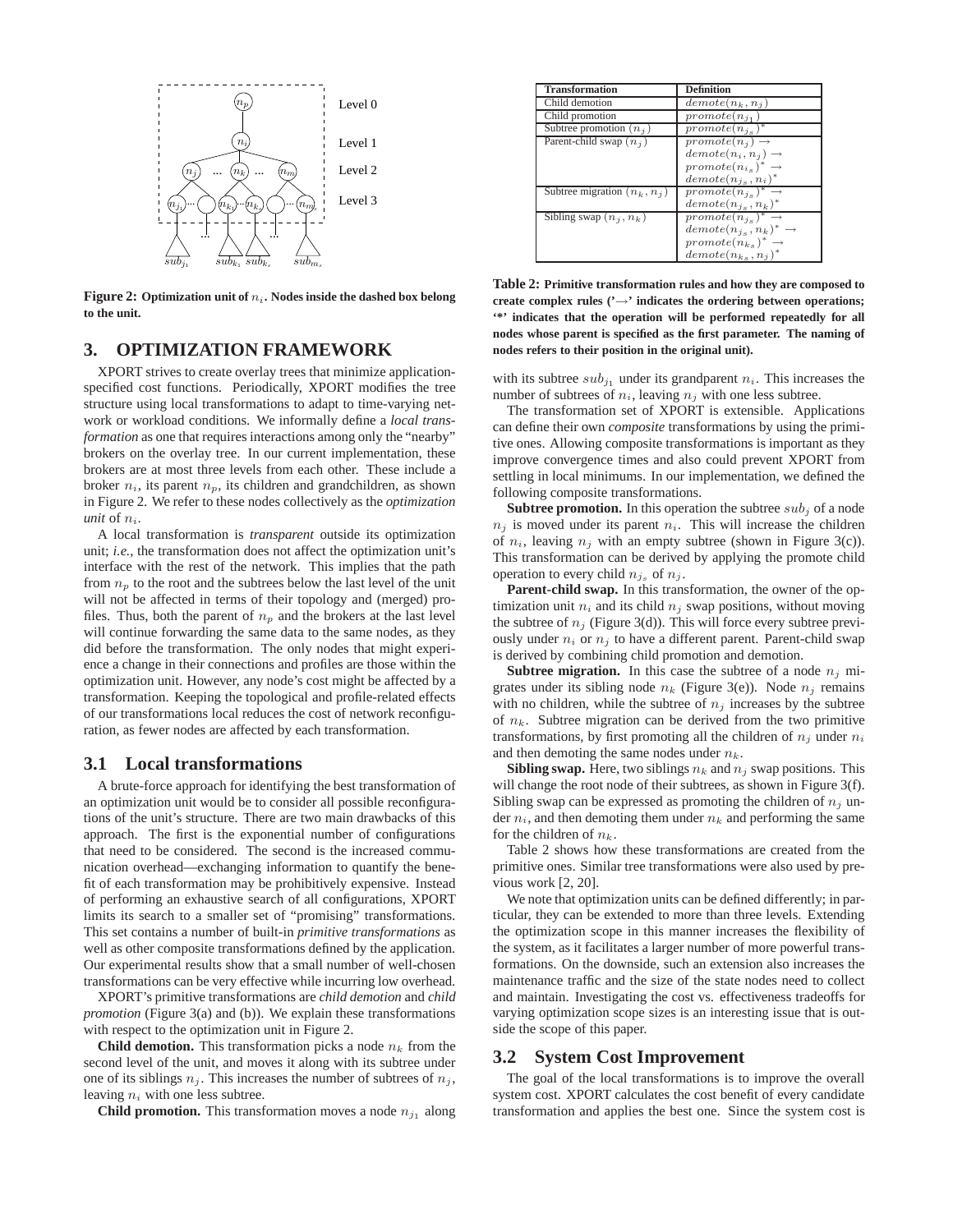

**Figure 3: Local transformation rules: (a) and (b) are primitive and (c)-(f) are composite transformations.**

an aggregation of the node costs, the exhaustive approach for quantifying this cost benefit is to estimate the cost of every node after the transformation and aggregate them to get the new system cost. This approach may have prohibitively high communication overhead. However, XPORT can avoid this overhead as it understands the semantics of the aggregation functions. This knowledge allows XPORT to efficiently quantify the cost effect of a transformation. Furthermore, XPORT can automatically identify the state required by each node, as well as the information to be exchanged among nodes during the optimization. In the rest of the section, we describe this approach in detail.

#### *3.2.1 Quantifying a transformation's benefit*

In this section we provide the general equations that estimate the cost benefit of a transformation. We start with some definitions and continue with our metric-independent equations for the cost benefit.

DEFINITION 1. Let  $cost_i$  denote the cost of node  $n_i$ . The dependence set  $D_i$  *of*  $n_i$  *is the set of nodes whose cost is affected by*  $a$  *change in cost<sub>i</sub>. In particular,*  $D_i$  *includes the nodes of the subtree defined by*  $n_i$  (*respectively the nodes of the path from*  $n_i$  *to the root*) when  $cost_i$  is calculated as aggregation over path (respec*tively aggregation over children). We refer to members of*  $D_i$  *as the* dependents *of*  $n_i$ .

For example, for aggregation over path, an increase on the latency of the link between  $n_i$  and its parent will increase the path latency of all nodes in its subtree. Similarly, for aggregation over children, a change on a child's profile could affect the outgoing bandwidth consumption of the nodes on its path to the root, as they may need to forward different data messages downstream.

If XPORT uses only one level of aggregation, *i.e.*, there is no aggregation for calculating the node cost, the dependence set of a node may include all nodes in the network. Since the node cost is defined as a local value, XPORT limits, whenever possible, the dependence set based on the definition of this metric. For example, if the local value is defined as a function of the profile of  $n_i$ , then the dependents of  $n_i$  are the nodes of its path, since a change in this profile could affect only these nodes.

DEFINITION 2. *The* dependence set cost  $cost(D_i)$  of  $n_i$  is the *aggregation of*  $cost_j, n_j \text{ } \in D_i$ , over  $D_i$ , using the system cost *function.* We denote a change of  $cost_i$  that affects  $cost(D_i)$  as  $\Delta cost(D_i)$ *, and the new dependence set cost as*  $cost'(D_i)$ *.* 

For example, if the system cost function is MIN, then

$$
cost(D_i) = \min_{j \in D_i} \{cost_j\}.
$$

Let  $U_i$  denote the set of nodes in the optimization unit of  $n_i$  and  $S_i$  denote the set of nodes in the last level of this unit, when the node cost is an aggregation over path (*e.g.*, nodes of Level 3 in Figure 2). For an aggregation over children,  $S_i$  is the root of the optimization unit. We refer to the union of the dependents of all nodes in  $S_i$  as the *dependence set*  $L_i$  *of the unit of*  $n_i$ . That is, the set of nodes that do not belong in the optimization unit of  $n_i$  but may be affected by its transformation.

Finally, we denote  $\Delta cost_i$  as the cost change of  $n_i$  due to a transformation in its unit,  $cost'_i$  as its new cost value, and  $b_i$  as the benefit of the transformation with respect to the system cost. We provide now the equations that quantify the cost benefit of a transformation in the optimization unit of  $n_i$ .

**Additive functions.** Consider the case where the system cost is the SUM of the node costs. Then,  $b_i$  is the sum of the *cost change* of only the nodes affected by the transformation, *i.e.*, nodes inside the unit and the unit's dependents:

$$
b_i = \sum_{j \in U_i} (cost'_j - cost_j) + \sum_{k \in S_i} \Delta cost(D_k)
$$
 (1)

If the AVERAGE function is used, then  $b_i$  is divided by the number of nodes in the system. This general equation holds for every transformation. However, depending on the transformation, many of its terms are zero, so simpler equations can be obtained. Examples of these equations are given in Table 3.

**Bottleneck functions**. We assume that the system cost function is MIN. Then  $n_i$  estimates the new minimum cost among all nodes. This can be computed by aggregating only the new cost of the affected nodes and the minimum cost of all nodes not affected by the transformation. If  $c$  denotes the current system cost, then the benefit of the transformation is:

$$
b_i = c - \min_{j \in U_i, k \in S_i} \{ cost'_j, cost'(D_k), \min_{m \notin U_i, m \notin L_i} \{ cost_m \} \} \quad (2)
$$

where  $cost'(D_k) = cost(D_k) + \Delta cost(D_k)$ . To estimate the minimum cost of all nodes not affected by the transformation state of constant size is required at every node. Details can be found in [13].

**Holistic functions.** In this case  $n_i$  calculates the new cost of every node affected, and estimates the difference with the current cost, using its estimations of all the nodes costs. Thus, for the VARIANCE function:

$$
b_i = c - \frac{1}{|V|-1} \sum_{j \in V} (cost'_j - cost')^2
$$
  

$$
= c - \frac{1}{|V|-1} \left\{ \sum_{j \in U_i} (cost'_j - cost')^2 + \sum_{j \in L_i} ((cost_j + \Delta cost_j) - cost')^2 + \right\}
$$
  

$$
\sum_{j \in L_i} (cost_j + \Delta cost_j)^2 \}
$$
  

$$
j \notin U_i, j \notin L_i
$$
 (20)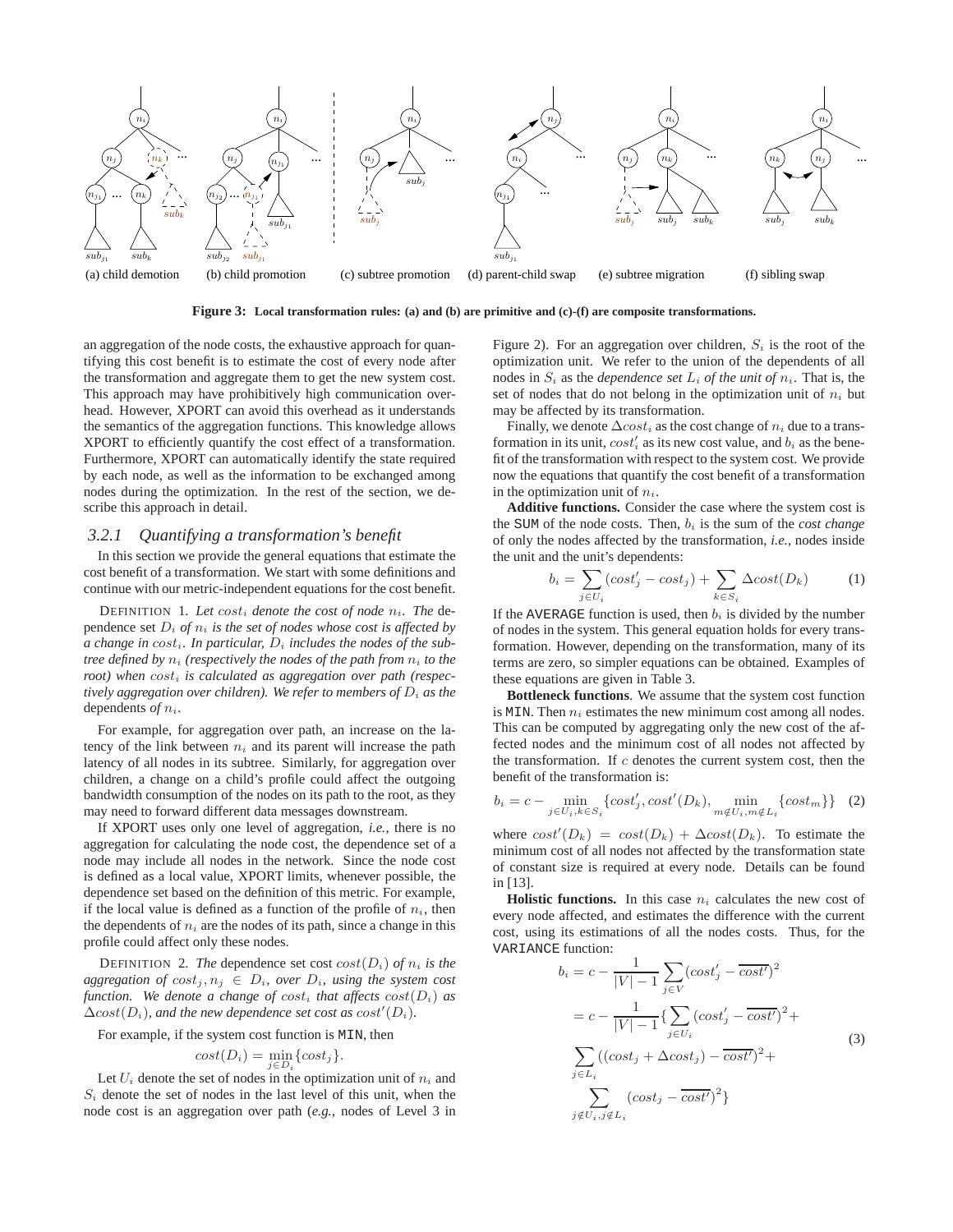| Child demotion    | $(cost'_k - cost_k) + \Delta cost(D_k)$                                                                                 |
|-------------------|-------------------------------------------------------------------------------------------------------------------------|
| Child promotion   | $(cost'_{i_1} - cost_{i_1}) + \Delta cost(D_{i_1})$                                                                     |
| Subtree promotion | $\sum_{k \in children_i} \Delta cost(D_k) + \sum_{k \in children_i} (cost'_k - cost_k)$                                 |
| Subtree migration | $\sum_{k \in children_i} \Delta cost(D_k) + \sum_{k \in children_i} (cost'_k - cost_k)$                                 |
| Sibling swap      | $\sum_{s \in children_k \cup children_i} \Delta cost(D_s) + \sum_{s \in children_k \cup children_i} (cost'_s - cost_s)$ |

**Table 3: Simplified cost equations for local transformations (when the system cost function is SUM).**

where  $cost'$  is the average node cost after the transformation and V is the set of nodes.

Note that some holistic functions can be evaluated (or approximated) more efficiently than the naive approach presented here by leveraging the semantics of the specific function under consideration. We refer the reader to [13] for examples.

**Extending the optimization framework**. We mentioned earlier that the scope of the optimization unit and the transformation set of XPORT can be extended. Here, we describe the impact of these extensions to the way XPORT quantifies the benefit of every transformation. Obviously, increasing the size of the optimization unit will simply increase the number of terms in Equations 1, 2 and 3, adapting them to include the extra nodes.

Defining new transformations is simple from the user perspective. The user simply defines which transformations will be combined along with the desired parameters. From the system perspective, defining a new transformation requires the definition of the equation that quantifies its cost benefit. This equation can be derived by aggregating, with the system cost function, the equations for each of the transformations that define the composite one. For example, it is straightforward to see that, for the subtree promotion, the equation is simply the sum of the equations for the promote child operation, over all children of node  $n_j$ . For more complicated composite transformations, like sibling swap, more compact equations will be derived, as many of their terms cancel out. Providing compact equations implies less traffic during optimization, due to the smaller state exchanged among nodes in the optimization unit.

#### *3.2.2 Quantifying cost changes on nodes*

The equations that quantify the benefit of a transformation require estimating the cost effect on the unit's nodes and on its dependents. Moreover, for the additive and bottleneck functions the effect on the dependents can be estimated by calculating the affect on their aggregated cost, *i.e.*, the dependence set cost. XPORT strives to incur the minimum communication overhead when estimating these cost changes. Therefore, it limits the communication among nodes of the same unit and thus avoids any metadata exchange with the unit's dependents, as they lie outside the optimization unit. Instead, nodes maintain some metadata for their unit's dependents. We refer to this state as the *transformation state*.

XPORT exploits the semantics of the aggregation functions to identify both the minimum transformation state required and to derive generic equations that quantify the cost change of the unit's dependents. We provide the details of our approach in the following paragraphs, for different types of node cost functions. We note that if no aggregation is used for the node cost, XPORT uses Equations 1, 2 and 3 to quantify the result of a transformation by estimating the new cost of the dependents of the unit.

**Additive node cost functions.** For the purpose of illustration, we focus on the case of the SUM function and an aggregation over path to the root. An example metric is path latency. Our results are similar for the case of the AVERAGE function and aggregation over children. In this case, a change of a node's cost (*i.e.*, path latency to the root) will incur the same change on the costs of all its dependents (*i.e.*, every node in its subtree). Given this, we describe the different cases of system cost functions, when the cost of  $n_i$ changes by  $\Delta cost_i$ . Note that for the additive and bottleneck functions we need to compute the change of the dependence set cost of a node  $n_i$ , while for the holistic functions we need to estimate the cost change of each dependent of  $n_i$ . Since each dependent's cost change is  $\Delta cost_i$ , the total change of the dependence set cost for the SUM system cost function is :

$$
\Delta cost(D_i) = \Delta cost_i \times |D_i|
$$

Thus, node  $n_i$  needs to maintain only the size of its dependence set.

Consider the case of bottleneck functions. Here, the system cost function is either MIN or MAX. Thus, we are only interested in the change on the minimum (or maximum) node cost among the dependents. Thus:

$$
\Delta cost(D_i) = \Delta cost_i
$$

Moreover, based on Equation 2, every node simply needs to maintain an estimation of the current system cost and its dependence set cost.

For the holistic functions, the cost change of every dependent is defined as:

$$
\Delta cost_j = \Delta cost_i
$$

For this case, every node stores an estimation of the current system cost, as well as the cost of every node in the system. Given these equations, node  $n_i$  can estimate the benefit of a transformation using Equations 1, 2 and 3.

**Bottleneck node cost functions.** We focus here on the MIN aggregation function, for the purpose of illustrating our ideas. Our results can be easily extended for the MAX function. Again, we assume that an aggregation over path is used for the definition of the node cost, and for simplicity we assume that the local value of a node is measured over the link to its parent. An example metric is the bandwidth bottleneck of a node, *i.e.*, the minimum bandwidth capacity over all links on its path. Here on, we will refer to this bandwidth capacity as the bottleneck value of the node, and the link with this capacity as the bottleneck link. For simplicity, we will present our approach with respect to this metric.

Changing the bandwidth capacity of a link may affect the bandwidth bottleneck of the downstream nodes that have this link as their bottleneck link. Consequently, a change of the cost of  $n_i$  may affect the cost of every dependent  $n_i$  (*i.e.*, all nodes in its subtree). This effect depends on the links lying between the nodes  $n_i$  and  $n_j$ , since there may be similar bottlenecks between them. The following definition allows us to identify these links.

DEFINITION 3. The cost of a dependent  $n_i$  of  $n_i$  relative to  $n_i$ ,  $h_i(j)$ , is the aggregation of the local values of all nodes lying *on the path connecting*  $n_i$  *and*  $n_j$ *, using the node cost function. Moreover, the aggregation of*  $n_i$ *'s local value and*  $h_i(j)$ ,  $\forall n_j \in$  $D_i$ *, is referred to as the minimum local value of*  $n_i$ *,*  $q_i$ *.* 

For the bandwidth bottleneck metric,  $h_i(j)$  is the minimum bandwidth capacity link between  $n_i$  and its descendant  $n_i$ , while  $q_i$  is the minimum bandwidth capacity of the links in the subtree of  $n_i$ , including the local value of  $n_i$ .

Each node maintains the above metric for all its dependents. In the case of additive functions, we can reduce the amount of state by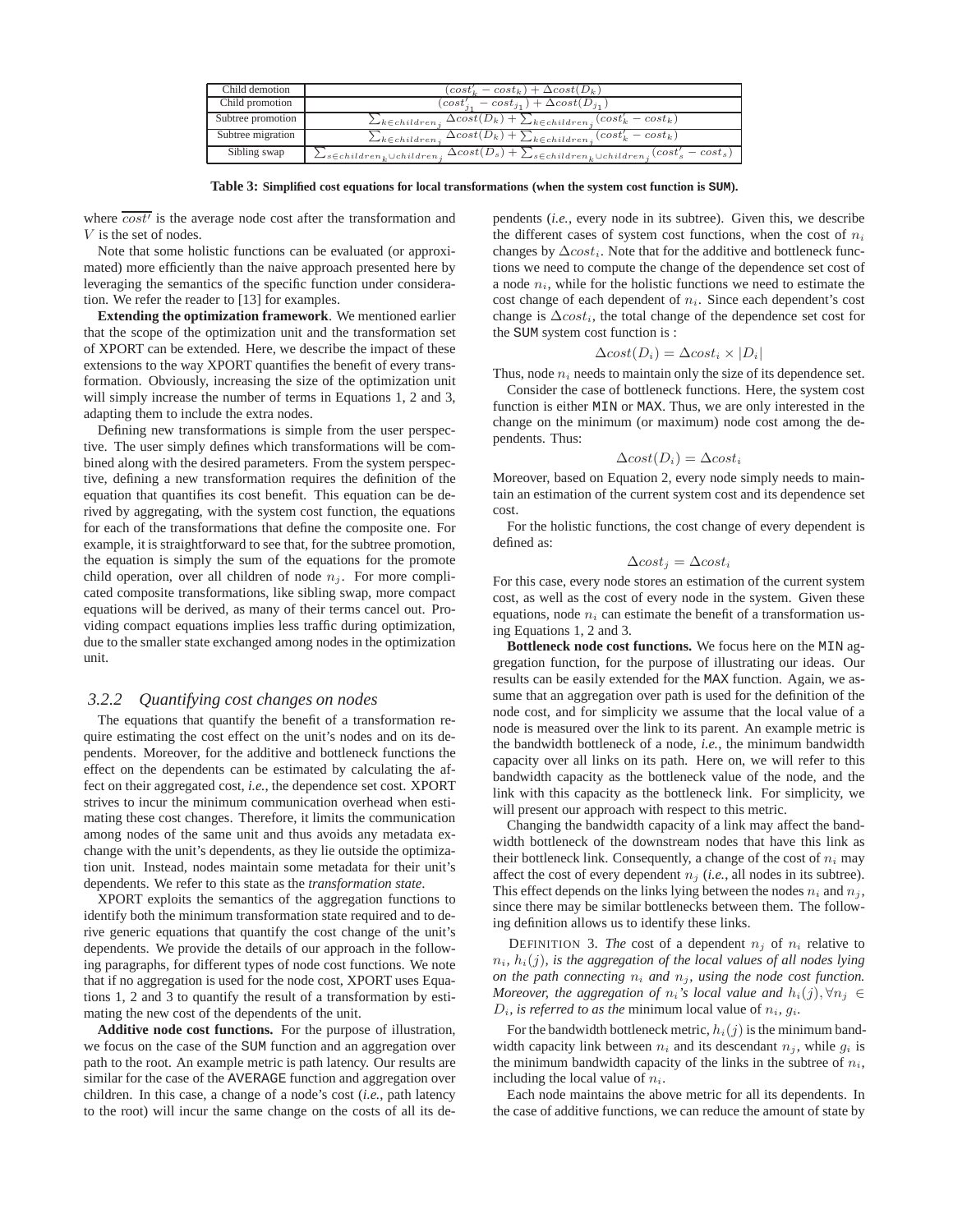| Aggregation | T                      | <b>Size</b> |                     | <b>Size</b> |
|-------------|------------------------|-------------|---------------------|-------------|
| Type I      | $D_i$                  |             |                     |             |
|             |                        |             | $cost_i, cost'_i$   |             |
| Type II     | $D_i$                  |             | $D_i$               |             |
|             | $T_i$                  | $O( D_i )$  | $h_i(j), j \in D_i$ | $D_i$ )     |
|             |                        |             | $cost_i, cost'_i$   | 1           |
| Type III    | $cost(D_i)$            |             | $cost(D_i)$         |             |
|             | $\overline{c}$         |             | $cost_i, cost'_i$   |             |
| Type IV     | $\overline{cost}(D_i)$ |             | $cost(D_i)$         |             |
|             | $g_i$                  |             | $g_i$               | O(1)        |
|             | $\overline{c}$         |             | $cost_i, cost'_i$   | 1.          |
| Type V      | $cost_j, j \in V$      |             | $cost_i$            |             |
|             |                        |             | cost'               |             |
| Type VI     | $cost_j, j \in V$      |             | $cost_i, cost'_i$   |             |
|             | $h_i(j), j \in D_i$    |             | $h_i(j)$            |             |

**Table 4:** Transformation state  $T$  and optimization state  $O$  for node  $n_i$ **(**V **is the set of nodes in the system).**

storing only the unique  $h_i(j)$  values along with the frequency for each distinct value:

 $T_i = \{(\lambda, \alpha)\}\,$ , where  $\lambda = |\{n_j | n_j \in D_i, h_i(j) = \alpha\}\,$ .

We now describe the equations based on which  $n_i$  can calculate a change in its dependence set cost, when its cost change is  $\Delta cost_i$ and we use an additive function for the system cost. Similar equations can be derived for the bottleneck and holistic functions [13].

We assume again the system cost function is SUM and we are interested in the total cost change over all the dependents. We distinguish two cases; one where the cost of  $n_i$  decreases and one where it increases. For the first case, the cost change is:

$$
\Delta cost(D_i) = \begin{cases} \Delta cost_i \times |D_i| & g_i \ge cost_i \\ \gamma & \text{otherwise} \end{cases}
$$

where

$$
\gamma = \sum_{\alpha} (cost'_i - \min\{cost_i, \alpha\}) \times \lambda, \text{ s.t. } (\lambda, \alpha) \in T_i, \alpha \ge cost'_i
$$

In the first case,  $n_i$  and its dependents share the same bottleneck link, so their cost is affected by  $\Delta cost_i$ . The second option refers to the case where some dependents with a different bottleneck value before the transformation share the same bottleneck link with  $n_i$  after the transformation. The term  $\gamma$  calculates their total cost change.

In the second case,  $cost_i$  increases:

$$
\Delta cost(D_i) = \begin{cases} \Delta cost_i \times |D_i| & g_i > cost_i \text{ and } g_i > cost'_i\\ \omega & \text{otherwise} \end{cases}
$$

where

$$
\omega = \sum_{\alpha} \Delta cost_i \times \lambda + \sum_{\alpha'} (\alpha' - cost_i) \times \lambda' \text{ s.t.}
$$

$$
(\lambda, \alpha) \in T_i, \alpha \ge cost'_i \text{ and}
$$

$$
(\lambda', \alpha') \in T_i, \alpha' < cost'_i \text{ and } \alpha > cost_i
$$

The term  $\omega$  calculates the total cost change of the dependents that experience the same cost change as  $n_i$ , and the cost change of the nodes that have a lower bottleneck value after the transformation. Given this estimation of  $\Delta cost(D_i)$ ,  $n_i$  uses Equation 1 to estimate the benefit of a transformation. Thus, the state required for this case is simply the size of the dependence set and the set  $T_i$ .

#### *3.2.3 Multi-metric cost functions*

XPORT can create multi-metric overlay trees by defining either the node cost or the local value of a node as a combination of multiple metrics. For both of these cases, the individual metrics used in the definition of the combined metric are calculated independently. Each node combines these metrics, based on the application-specified function, to obtain the final local value or node cost, respectively. Moreover, for multi-metric node costs, the

optimization procedure is somewhat different. For each transformation, the node calculates the effect of the transformation on its dependents separately for each individual metric. It then combines these metrics to derive the final impact on its dependents' costs. Since there are no restrictions on the combination functions, the total benefit of a transformation is calculated similarly to the holistic functions, *i.e.*, each node uses its estimation of the new node costs to calculate the new system cost and compares it with the current cost value.

#### *3.2.4 Statistics approximation*

In the previous section, we argued that maintaining state for the dependents of the optimization unit of  $n_i$  (*e.g.*, dependence set cost) allows  $n_i$  to quantify the benefit of a transformation. In order for  $n_i$ to calculate this state, its peers need to periodically broadcast some metadata. This metadata includes the cost and local value of each node. For the additive and bottleneck system cost functions,  $n_i$ needs to collect this data only from its dependents, while in the case of the holistic functions, it needs to know the cost of every node in the system. To reduce the high overhead of these broadcasts, we vary their frequency.

XPORT broadcasts the cost of nodes that have higher impact on the system cost more frequently. Each node  $n_i$  is assigned a weight w<sup>i</sup> depending on this impact and broadcasts its metadata in *broadcast phases*. During each phase, only a subset of the nodes will send their metadata, depending on their weight. Node  $n_i$  participates in the broadcast phases with period:

$$
w_i \times p \tag{4}
$$

where  $p > 1$  is a predefined constant.

The weight of a node depends on the node cost function. We distinguish two cases; the first one refers to the additive functions. In this case, the larger the dependence set of a node is, the more nodes it can affect if its own local value changes. To reflect a node's impact on the system cost, we set the weight of  $n_i$  to be  $w_i = \frac{|V|}{|D_i|}$ . An example metric is a node's path latency. In this case, changes on the links closer to the root affect more nodes than the links closer to the leaf nodes.

The second case is for the bottleneck functions. Here, the closer the local value of  $n_i$  is to its dependents' cost, the more likely it is to become their new bottleneck value (assuming no drastic changes on the local values of the nodes). Thus, we set the weight of  $n_i$ to  $w_i = local_value_i - g_i$ , where  $g_i$  represents the minimum (or maximum) bottleneck value of all the dependents of  $n_i$ . An example metric is the bandwidth bottleneck of a node, where a change on a link's capacity could potentially affect the bandwidth of all its descendants. ants.

## **4. RUN-TIME FUNCTIONALITY**

In this section, we describe the run time functionality of XPORT. We start by describing the basic system model and architecture. We then describe the details of the distributed optimization protocol.

# **4.1 System model**

XPORT consists of a set of nodes organized into an applicationlevel overlay tree. In order to join the system, a new node selects an existing node as its parent. No specific attempt to find a "good" parent is made at this point with the expectation that subsequent optimization steps will move the node to a more optimal and valid (wrt. to the constraint, if any) network location.

The high-level usage is based on the publish/subscribe paradigm, where sources publish their data and clients express their data interests through their profiles. A client connects to an XPORT node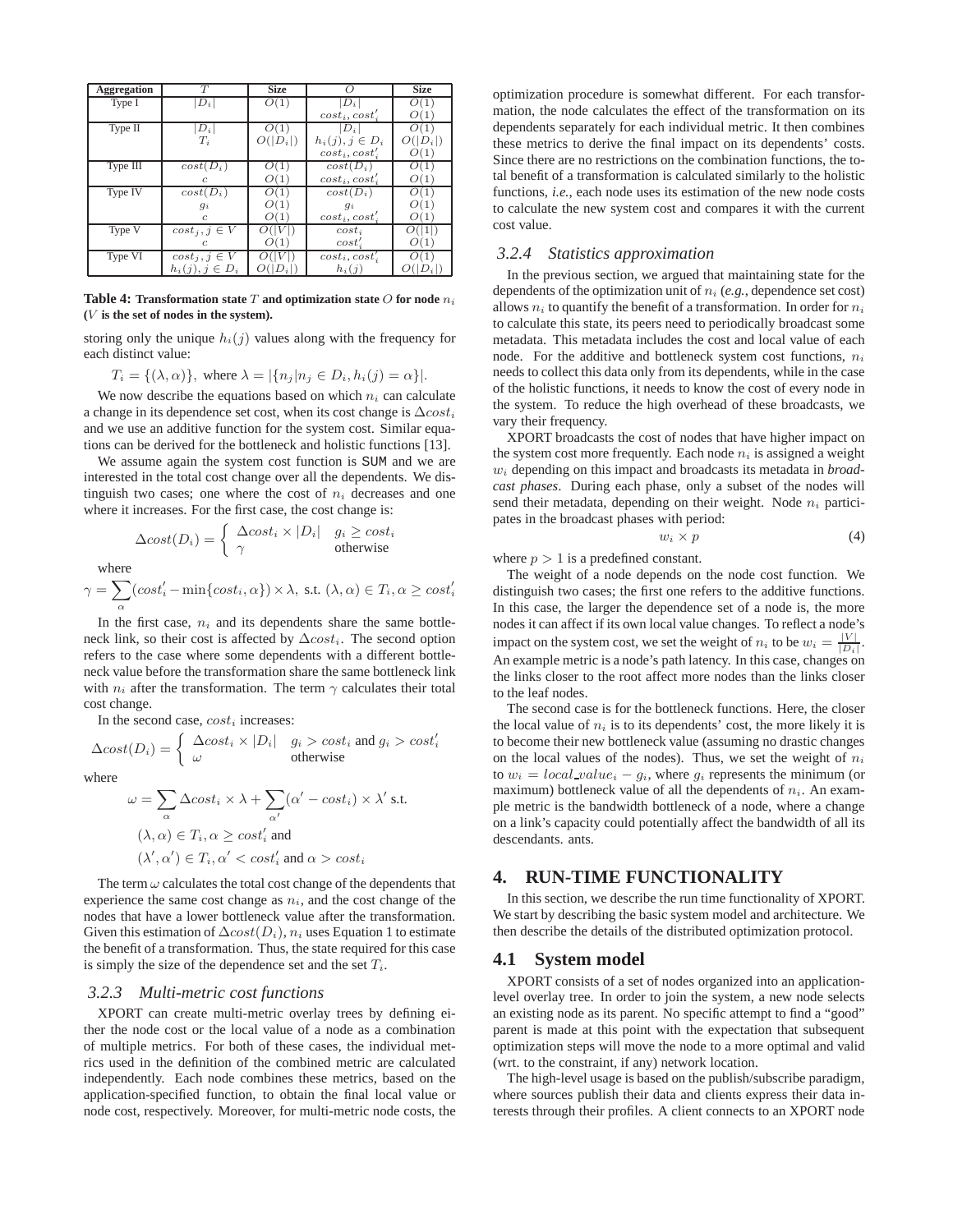

**Figure 4: XPORT's high-level node architecture.**

and registers its profile. Nodes add a new profile  $p$  as a new routing entry, optionally indexing it as described in Section 2. The new profile is merged with the existing ones, using the merge function if it exists. The profile is then propagated up the tree towards the root, until it reaches either a node with a more general "covering" profile or eventually the root.

Upon the receipt of a data message  $m$ , a broker checks all the entries in its routing table to determine whether  $m$  should be forwarded to a downstream broker (or a client) using the appropriate matching function.

**Node architecture.** The high-level architecture of an XPORT node is shown in Figure 4. Applications customize two main system components. The first component is the *data/profile handler* that is responsible for storing, indexing and maintaining profiles as well as matching them against incoming data messages. The *optimizer* identifies and applies network transformations on the basis of application-specified performance criteria and constraints. The tree transformations to be performed are given to the *connection manager*, which establishes and manages the node's connections with its parent and children. Both the optimizer and the profile/data handler communicate with the node's *router*, which handles all the data and metadata communication.

**Node State.** Each node maintains four state types: *profile-based*, *cost-based*, *transformation*, and *optimization* state. The profilebased state includes the profiles the node receives from its children and clients, and the merged profile it derives from them. Thus, the size of the profile-related state for node  $n_i$  is  $O(|children_i|)$ . This state resides in the profile/data handler. The cost-based state includes the local metric value of the node and its cost. This state is of constant size,  $O(1)$ . The transformation state refers to the data every node has to maintain in order to participate in the local transformations. This state allows a node to quantify the cost benefit of local transformations. Optimization state refers to the information nodes need to exchange with their neighbors during optimization and resides in the optimizer. Optimization and transformation states and their size estimations are given in Table 4.

## **4.2 Distributed optimization protocols**

#### *4.2.1 Bottleneck optimization*

XPORT uses a *bottleneck-based* approach for optimization in which the system focuses only on *effective* transformations that have the potential to reduce the overall system cost. Other transformations, even though they might yield smaller local costs, are ignored. For example, if the optimization goal is to minimize the maximum CPU load in the system, then XPORT will focus solely on the most loaded node and attempt to decrease its cost.

To implement this approach, we rely on the notion of a *critical node*. A node is considered critical if a change in its cost may potentially affect the system performance. Similarly, we define a *critical optimization unit* as a unit that may affect the cost of a critical node, and, thus, by definition the system cost.

In XPORT, optimization proceeds over *optimization periods*. At each optimization period, each node that owns a critical optimization unit exchanges data (*i.e.*, optimization state) with the nodes in its unit, and quantifies the benefit of the candidate transformations. It then identifies the most effective transformation and sends it to the root of the tree. The root simply identifies the transformation with the maximum expected benefit and informs the selected unit about the new configuration to which it should switch. This bottleneck-based approach ensures cost improvement in every optimization period, assuming that at least one beneficial transformation is identified. In addition to the candidate transformations, the system also considers (with low probability) an additional random transformation to avoid getting stuck in a local optimum.

During tree reorganization, nodes maintain their old connections while they establish their new connections. This approach allows the nodes to keep receiving data from the current tree during optimization periods. To ensure the correctness of tree reorganization and avoid losing messages, however, care must be taken regarding when the nodes should switch to the new sub-tree. One solution is to wait until all connections are set up and then use a distributed protocol to make the switch in a coordinated fashion, starting from the root of the new sub-tree proceeding downstream.

XPORT implements an alternative approach that is based on the use of *sequence numbers* and a TCP-like window-based message request and retransmit scheme implemented at the application level. In this approach, each message injected to the system is assigned a unique monotonically-increasing sequence number by the root. Nodes simply cache the messages they receive until they run out of space. Whenever a node establishes a new connection (either during reorganization or after a disconnection/failure), it requests from its parent the messages that it has not yet received, which it can determine on the basis of the sequence numbers it has seen. If the parent node does not have those messages in its cache, it will forward the request to its own parent and the process will iterate. This approach not only eliminates the need for coordinated switching but also allows XPORT to deal uniformly with other problematic cases such as failures and temporary disconnections. The details of the protocol are outside the scope of this paper.

An alternative to bottleneck-based optimization is an approach we refer to as *opportunistic* optimization. If the optimization goal is to minimize the maximum CPU load, then the opportunistic approach will attempt to reduce the load of the most loaded node *in each optimization unit*, as opposed to the bottleneck-based approach that will only consider the critical unit(s). Even though the opportunistic approach will lead to many "useless" transformations (wrt. the system cost metric), it also has the potential to indirectly lead the system to a globally good configuration over time. Investigating the tradeoffs between the two approaches is an interesting future research direction.

#### *4.2.2 Concurrent transformations*

A related issue is the choice of the number of optimization units that can be optimized concurrently. Strictly serializing transformations is easier to reason about and implement, as we do not need to consider potentially negatively interfering concurrent transformations across multiple optimization units. At the same time, serialization often slows down the converge rate to a minimal cost configuration.

We now discuss how XPORT facilitates multiple concurrent transformations by reasoning about the scope and semantics of the transformations. This reasoning is based on the notion of *independence* for optimization units and transformations.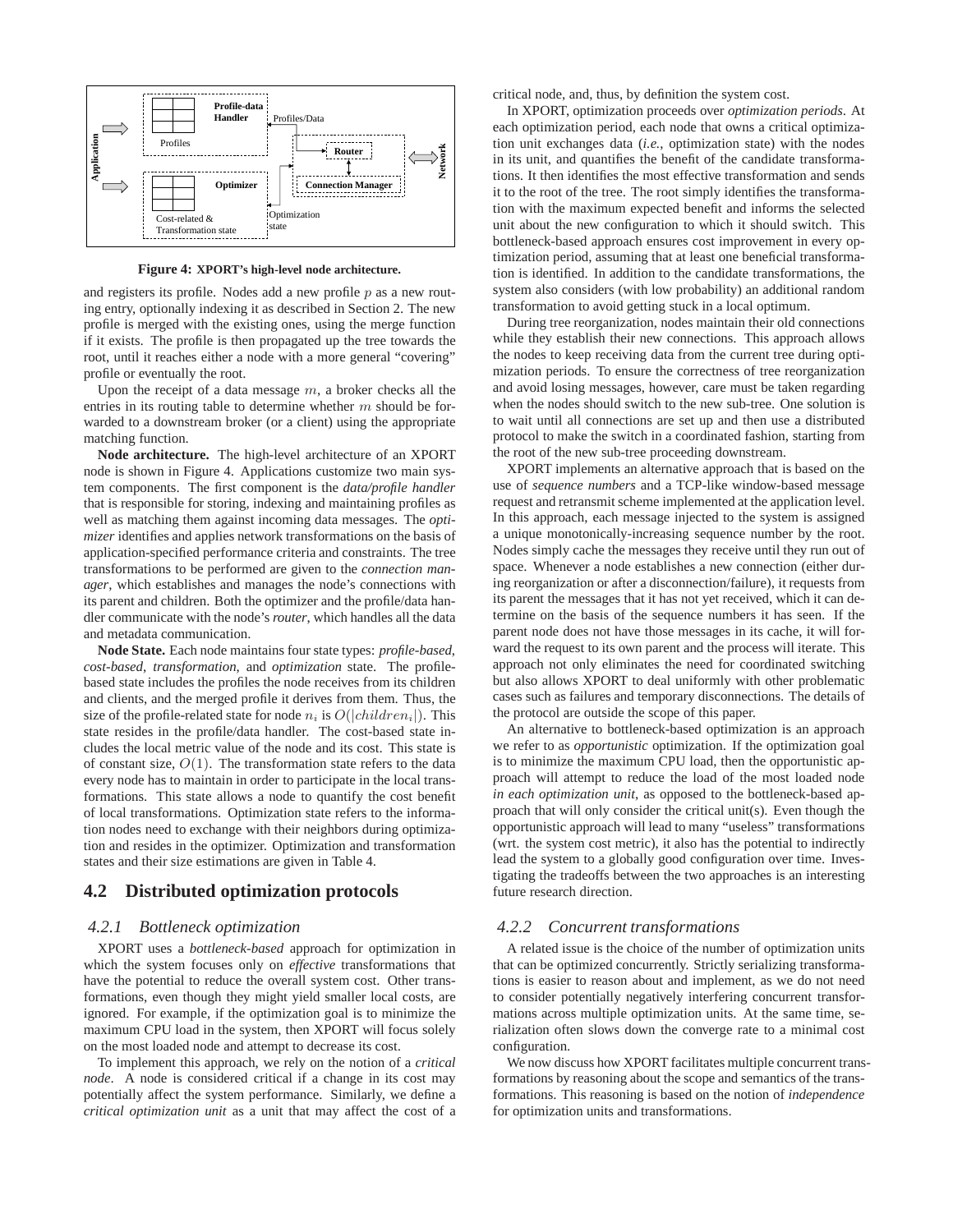DEFINITION 4. *The optimization units of*  $n_i$  *and*  $n_j$  *are* independent *if*

$$
(U_i\cup S_i)\cap (U_j\cup S_j)=\emptyset.
$$

DEFINITION 5. *Let* trans<sup>i</sup> *and* trans<sup>j</sup> *denote transformations of the optimization units of*  $n_i$  *and*  $n_j$ *, respectively. Furthermore,* let trans  $set_i$  and trans  $set_j$  be the set of nodes affected topo*logically (i.e., have a different parent or different children set) by*  $trans<sub>i</sub>$  *and*  $trans<sub>i</sub>$ *, respectively. We say that*  $trans<sub>i</sub>$  *and*  $trans<sub>i</sub>$ are independent *if the optimization units of*  $n_i$  *and*  $n_j$  *are independent, or*

#### $(trans_set_i \cap trans_set_j) = \oslash.$

XPORT allows two transformations to be applied in parallel during the same optimization period if they are independent. This ensures that these transformations can both be defined correctly on their overlapping optimization units.

Identifying which transformations can be parallelized is the first step for supporting concurrent transformations. The second step involves quantifying the cost effect of these transformations when applied in parallel. This cost effect will have to be compared with the effect of applying only one of the two transformations, in order to decide the best combination.

If two transformations are applied on independent units, then they cannot negatively interfere with each other. Otherwise, one of the transformations might potentially affect the cost of some of the nodes in the other optimization unit. Thus, we need a way to quantify the benefit of parallel independent transformations when their corresponding optimization units overlap. We denote this benefit as  $b_{ij}$  and estimate it as follows.

**Additive functions.** Assuming the system cost function is SUM, then, if the two units are independent, the total benefit is the sum of the benefit of each transformation. For overlapping units, the total benefit is calculated in the same way since each node's change affects its dependents equally. Thus:

$$
b_{ij}=b_i+b_j.
$$

**Bottleneck functions.** If the two units are independent and the system cost function used is MIN, then the total benefit is:

$$
b_{ij} = \min\{b_i, b_j\}.
$$

When the units overlap, assuming that  $n_i$  is in a higher level in the tree than  $n_j$ , the total benefit of the parallel transformations is:  $b_{ij} = c - \min_{m \in U_j, k \in S_j} \{ cost'_j + x, cost'_m + x, cost'(D_k), min_{net} \}$ 

where  $cost'(D_k) = cost(D_k) + \Delta cost(D_k)$  and x is the cost increase of  $n_k$ 's first ancestor that belongs in the unit of  $n_i$  but not the unit of  $n_j$ . Also we define  $min_{net}$  as :

$$
min_{net} = \min_{y \notin U_i, y \notin S_i, y \notin U_j, y \notin S_j} cost_y
$$

We omit for brevity the estimations for holistic functions, which can be found in [13].

## **5. PERFORMANCE EVALUATION**

We implemented an initial XPORT prototype [14] in Java. For experimentation purposes, we also built an RSS feed dissemination application using the XPORT API and deployed it across the PlanetLab testbed.

For this application, XPORT automatically builds an overlay tree, where the root of the tree polls the RSS sources and forwards only new items to the other nodes in the tree. Using XPORT for disseminating the requested feeds allows RSS sources to receive HTTP requests only from the root instead of each individual client. Thus, the bandwidth requirements of hosting an RSS feed decreases. Moreover, since XPORT alleviates the load that would have been presented by many clients, it is reasonable for the root to poll the RSS



**Figure 5: Total network latency of PlanetLab nodes. XPORT converges to the optimal after approximately 8 transformations.**

source more frequently that any one of the clients would have as traditional RSS clients. In combination with XPORT's push-style distribution, the end result is that clients receive more timely updates while presenting less load on the RSS source. FeedTree [18] possesses a similar structure, though it is unable to perform XPORT's wide variety of optimizations.

## **5.1 Experimental results**

We studied XPORT's performance through real-world RSS data and results from both prototype-based LAN emulation and deployment in the PlanetLab testbed. In our PlanetLab experiments, we used dissemination trees with up to 40 randomly chosen PlanetLab sites. For our prototype-based LAN emulation, we used up to 100 nodes, but artificially controlled the network latency and bandwidth capacities between nodes. We obtained these metrics from actual PlanetLab measurements, but "replayed" these conditions for multiple experiments in order to obtain repeatable results.

We also created 100 clients and attached them randomly to the XPORT nodes. Each client picks its profile from a set of 700 RSS feeds using the Zipf distribution, with the skew parameter set to 0.97. The total size of RSS feeds was around 19MB, and the average RSS feed size was 27.7KB. For the experiments, we set our optimization period to two minutes. This choice is a compromise between rapid adaptivity to network changes and minimizing optimization traffic. The minimal practical interval depends on the metrics being optimized. For example, it takes longer to assess available bandwidth than latency.

We have used XPORT to implement distribution trees that optimize a variety of metrics including total path latency, variance of path latency, average bandwidth consumption, bandwidth bottleneck, and total received redundant data. Our experiments demonstrate XPORT's flexibility and effectiveness, as it manages to improve each of these metrics significantly through its local transformations.

**Convergence.** Figure 5 shows the sum of the network path latencies of 20 PlanetLab sites. This is an example of an aggregation using additive functions for both the node and system cost. We compare XPORT's performance with the optimal tree, which is the star topology when no constraints are imposed and assuming the triangle inequality and lack of congestion. In the star topology, all the nodes are connected directly to the root of the tree. XPORT starts with a random tree and continuously applies local transformations. The figure shows that while XPORT starts with lower performance than the star topology, after a small number of transformations our tree converges to the optimal tree.

We also implemented a metric that measures the total redundant data received by the nodes. This is a sum of the amount of data each node receives that matches the profiles of its descendants but not the interests of its directly connected clients. An application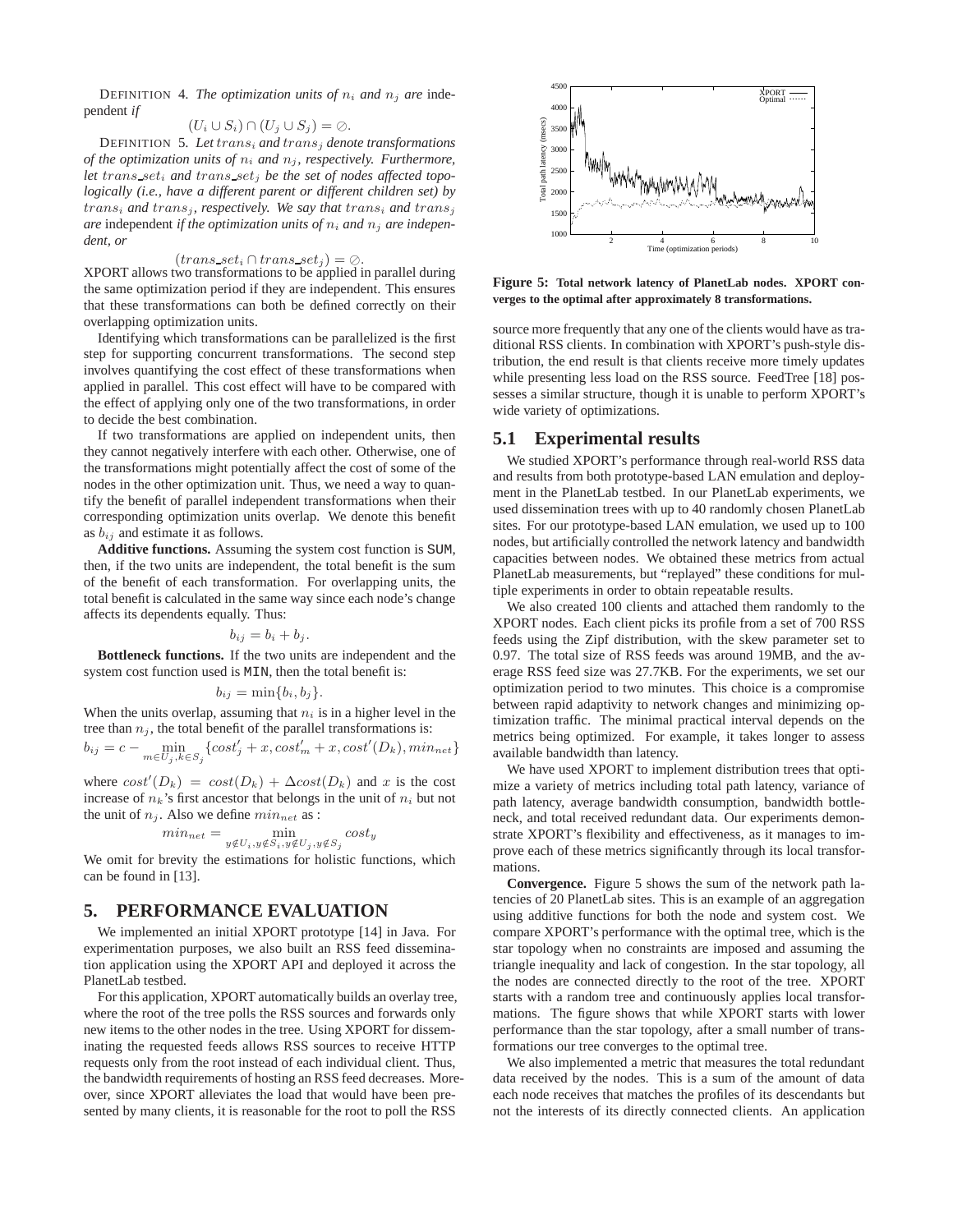

**Figure 6: Superfluous incoming data per broker on 40 PlanetLab nodes. XPORT converges to the optimal after approximately 11 transformations.**

might want to minimize superfluous data to eliminate disincentives to joining a cooperative system. This is an example of a metric where no aggregation is defined for the node cost. We used this metric to demonstrate XPORT's convergence to the optimal solution and also to show the effectiveness of our transformations.

For this metric we used our RSS feed application on 40 PlanetLab sites. Figure 6 shows three different cases for this metric, one when all five composite transformations are applied and two where the optimizer used only four and three composite transformations. We first remove the promote subtree transformation and then the parent-child swap transformation from our optimization framework. The results reveal that in the first case XPORT converged to the optimal solution (where the total redundant data is zero for every node), while for the other two cases the system cost improves but could not converge to the optimal case. Promote subtree is the most beneficial transformation because it allows our tree to converge to the star topology. XPORT managed to improve its performance, even in the absence of this transformation. Moreover, the larger the set of transformations, the better performance XPORT achieves.

**Adaptivity.** While creating a star topology is optimal for the previous cases, it is not an optimal solution in terms of the resources required from the root node. To demonstrate this, we run the experiment on the total path latency metric, and included the CPU time for processing and matching the incoming messages on every node on this path. The more profiles a node must match and the higher its fanout, the greater CPU latency that messages will observe when traveling through that broker. In the case of the star topology, the root of the tree has the overhead of matching the incoming messages to the profiles of every node. In the case of XPORT's chosen tree, this processing overhead is distributed across multiple nodes.

Again we started with a random tree on 20 PlanetLab sites, which is outperformed at the beginning by the star topology. This difference is due solely to network delays. Invoking the optimizer at this point would allow XPORT to reconfigure a random tree to match the performance of the star topology. In this experiment we invoke the optimizer only after the root node has fetched the RSS feeds and completed their dissemination. When the root starts fetching the RSS feeds requested, the total path latency increases for both trees as shown in Figure 7. However, the increase is much higher in the case of the star topology, as all matching is performed by the root node. As a result, the random tree begins to outperform the star tree. Moreover, when the optimizer starts, XPORT adapts to the loaded nodes in the system, and after a number of local transformations, obtains a tree that outperforms the original, unloaded random tree. XPORT creates trees that avoid highly loaded nodes, continually moving subtrees to less loaded parents.



**Figure 7: Network latency including CPU overhead. XPORT adapts to increased workload and outperforms the optimal topology.**



**Figure 8: Average bandwidth consumption for various latency constraints.**

**Constrained Topologies.** We also studied the performance of XPORT when constraints are imposed by the application. To demonstrate this case, we use a metric where a node's cost is aggregated over its children's local values. We optimized the average outgoing bandwidth over all nodes, where the bandwidth consumption of a node is defined as the sum of the incoming data of its children. For this metric, we run experiments with path latency constraints on every node. In the path latency we included the CPU time for processing and matching the incoming messages. This constraint is implemented as aggregation over path.

We run our experiments on 100 nodes in our LAN emulation environment. Although a better metric might be network utilization, in which the costs of a transmission is multiplied by the number of links in the transmission, it would be difficult to establish an optimal benchmark to compare our tree with. The optimal topology for this case is again a topology where all nodes with a client profile are directly connected to the root, because each message is emitted by a broker exactly once. Figure 8 shows XPORT's performance when no constraints are imposed and two cases where the path latency threshold is set to 300ms and 200ms. In the first case, XPORT converges to the optimal configuration. However, when latency constraints exist, the root cannot accept direct connections from all nodes with a client attached, as that would increase its own CPU latency and the path latency of its descendants, violating the constraint. Although XPORT cannot converge to the optimal network configuration, more relaxed constraints allow the system to perform closer to the optimal case, as more nodes are allowed to connect to the root of the tree.

We also considered a maximum fanout constraint that limited the children of every broker to a constant number. We used XPORT to maximize the lowest bottleneck bandwidth in such a distribution tree. This is an aggregation that uses the bottleneck function MIN for the node and system cost. Every node calculates its bottleneck bandwidth, which is the minimum capacity of a link between any two of a broker's ancestors. The system cost is the minimum bot-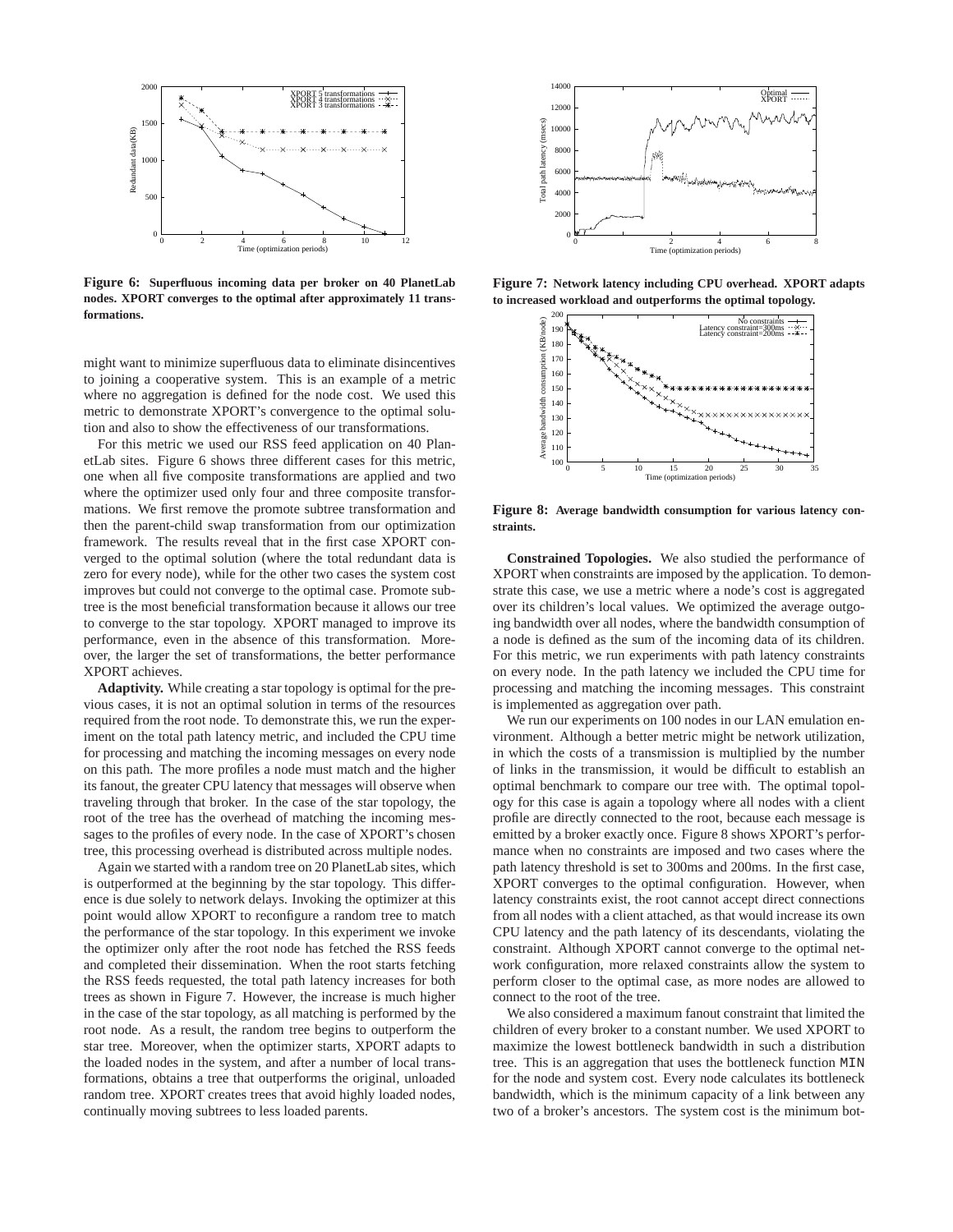

**Figure 9: Bandwidth bottleneck under fanout constraints. Applications impose topology constraints, which may limit XPORT's ability to optimize.**

| Metric                  |          | <b>Performance</b>   |
|-------------------------|----------|----------------------|
| Total path latency      |          | $\overline{3229}$ ms |
|                         |          | 3036ms               |
|                         |          | 2670ms               |
|                         | $\infty$ | 1691ms               |
| Redundant incoming data |          | 1088KB               |
|                         |          | 161 K B              |
|                         |          | 304KB                |
|                         | $\infty$ |                      |

**Table 5: Performance on a constrained network (**t **refers to the number of transformations and** f **to the fanout constraint). As constraints are relaxed, XPORT converges to the optimal tree.**

tleneck bandwidth over all brokers. The goal of XPORT is to maximize this cost. These results are from our prototype-based LAN emulation on 40 nodes. Figure 9 shows that XPORT identifies critical portions of the tree and after every transformation increases the minimum bottleneck bandwidth in the system.

We start with a maximum fanout of two, a very restrictive constraint, and relax the constraint to six, ten and infinite fanout. The results reveal that the stricter the constraints, the fewer transformations XPORT can perform. For example, when the fanout is set to two, XPORT cannot improve beyond two optimization periods. When the fanout is set to six and ten, the system improves for three and four periods, respectively. Table 5 shows similar results for network latency and redundant data metrics. In both cases, when no constraints are imposed, XPORT can converge to the optimal solution. As the constraints become tighter, fewer transformations can be applied and smaller improvement is achieved.

**Network traffic.** Figure 10 shows the average maintenance traffic and the optimization traffic for the different metrics for a network of 40 nodes. *Maintenance traffic* is the data each node exchanges with its parent and children, to calculate its own cost. This state is exchanged in specific time periods (*maintenance period*). *Optimization traffic* is the data needed to estimate the cost of candidate transformations and is metric specific. This state is exchanged between nodes within the same optimization unit during an optimization period. Intuitively, the optimization state is a measure of the optimization overhead.

The results reveal that the maintenance traffic is low and similar for all metrics. Note that, for the redundant data metric there is no maintenance traffic. This is because this metric requires only one level of aggregation, as each node's cost is defined as a local value. Thus, nodes do not need to request any information from their parents or children to calculate their costs.

The optimization traffic, while higher in most cases than the maintenance traffic (per period), has an acceptable size. It is interesting to examine the difference in the traffic required by different metrics. In the case of the total path latency metric, each node in



**Figure 10:** Maintenance and optimization traffic  $(S = \text{Maintename})$ **period,** P**= optimization period).**

the network is essentially a critical node. Thus, all nodes check for possible transformations of their optimization units. This implies that all nodes in the system will exchange data within their optimization units.

On the other hand, while optimizing bottleneck bandwidth, only the nodes that are affected by the link with the minimum bandwidth capacity attempt to transform their optimization units. Thus, only those optimization units that contain the bottleneck edge will exchange data. As a result, the average traffic per node is much smaller. The cases of bandwidth consumption and redundant incoming data are yet different. In both of these cases, the cost of each node depends on its profile and the merged profile of its children. Thus, the dependence set of a node is smaller, and so fewer nodes exchange state for optimization.

**Statistics Approximation.** We now study the tradeoff between traffic improvement and system performance when approximating statistics. For this purpose, we ran an experiment where the optimization goal is to minimize the variance of the path latencies across all the nodes in the system to ensure service fairness. We also ran another version of the algorithm where statistics on the node cost and local values are approximated. We expect that the more frequently nodes broadcast their cost values, the better cost estimations they can compute, leading to more effective transformations and thus faster convergence. Of course, if nodes broadcast their costs more frequently, the maintenance traffic will be higher.

The results in Table 6 clearly demonstrate this tradeoff. We ran our experiments using 100 nodes in the LAN emulation environment, and computed the variance when all nodes participate in every broadcast phase. In this case, the tree converged to its final configuration after 15 transformations. The average bandwidth consumption was approximately 2KB per node per period. We used the same tree topology and ran the approximated statistics version, where the participation of every node in the broadcast phase is defined by Formula 4, where  $w_i = \frac{|V|}{|D_i|}$ . In the experiments, we also varied the period parameter  $p$ . The results reveal that even for small period values ( $p = 1$ ), approximation reduces the maintenance traffic by 97%. At the same time, it takes 20 transformations for the approximated approach to converge to a configuration with a cost value that is approximately only 7% more than that of the non-approximated case. The results for larger period values reveal similar benefits.

# **6. RELATED WORK**

Supporting extensibility in systems engineering has often been a key research goal for the benefits brought via modularity and software reuse. In the database community, concepts such as extensibility and declarative specifications have long been the norm as a result of pioneering works such as System R [1] and Starburst [19].